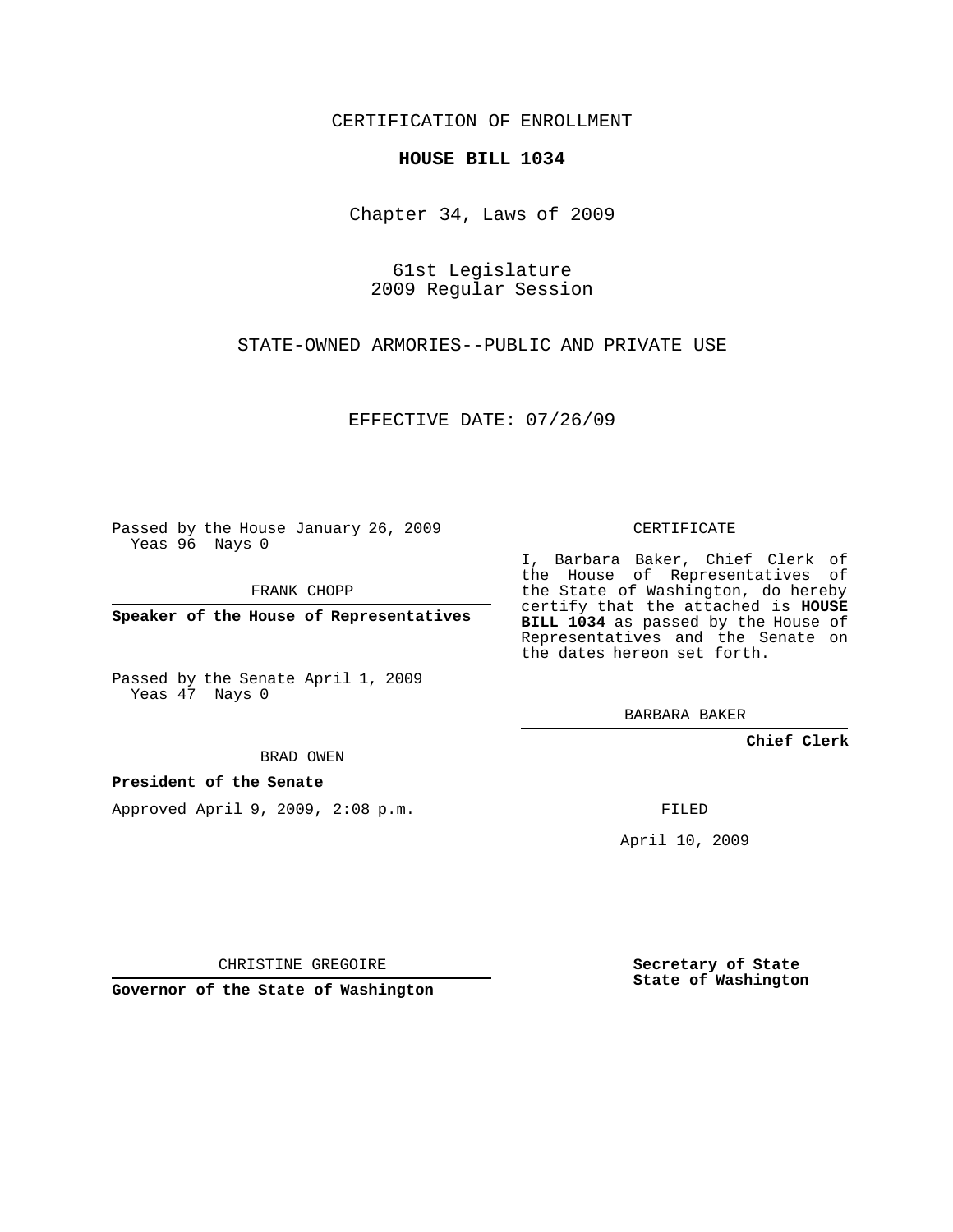## **HOUSE BILL 1034** \_\_\_\_\_\_\_\_\_\_\_\_\_\_\_\_\_\_\_\_\_\_\_\_\_\_\_\_\_\_\_\_\_\_\_\_\_\_\_\_\_\_\_\_\_

\_\_\_\_\_\_\_\_\_\_\_\_\_\_\_\_\_\_\_\_\_\_\_\_\_\_\_\_\_\_\_\_\_\_\_\_\_\_\_\_\_\_\_\_\_

Passed Legislature - 2009 Regular Session

## **State of Washington 61st Legislature 2009 Regular Session**

**By** Representatives Morrell, Moeller, Kelley, Hurst, Miloscia, Hunt, Appleton, and Chase; by request of Washington Military Department

Prefiled 12/09/08. Read first time 01/12/09. Referred to Committee on State Government & Tribal Affairs.

 AN ACT Relating to rental or lease of armories; and amending RCW 38.20.010.

BE IT ENACTED BY THE LEGISLATURE OF THE STATE OF WASHINGTON:

 **Sec. 1.** RCW 38.20.010 and 2005 c 252 s 3 are each amended to read as follows:

 Except as provided in this section, state-owned armories shall be used strictly for military purposes.

 (1) One room, together with the necessary furniture, heat, light, and janitor service, may be set aside for the exclusive use of bona fide veterans' organizations subject to the direction of the officer in charge. Members of these veterans' organizations and their auxiliaries shall have access to the room and its use at all times.

 (2) A bona fide veterans' organization may use any state armory for athletic and social events without payment of rent whenever the armory is not being used by the organized militia. The adjutant general may require the veterans' organization to pay the cost of heating, lighting, or other miscellaneous expenses incidental to this use.

 (3) The adjutant general may, during an emergency, permit transient lodging of service personnel in armories.